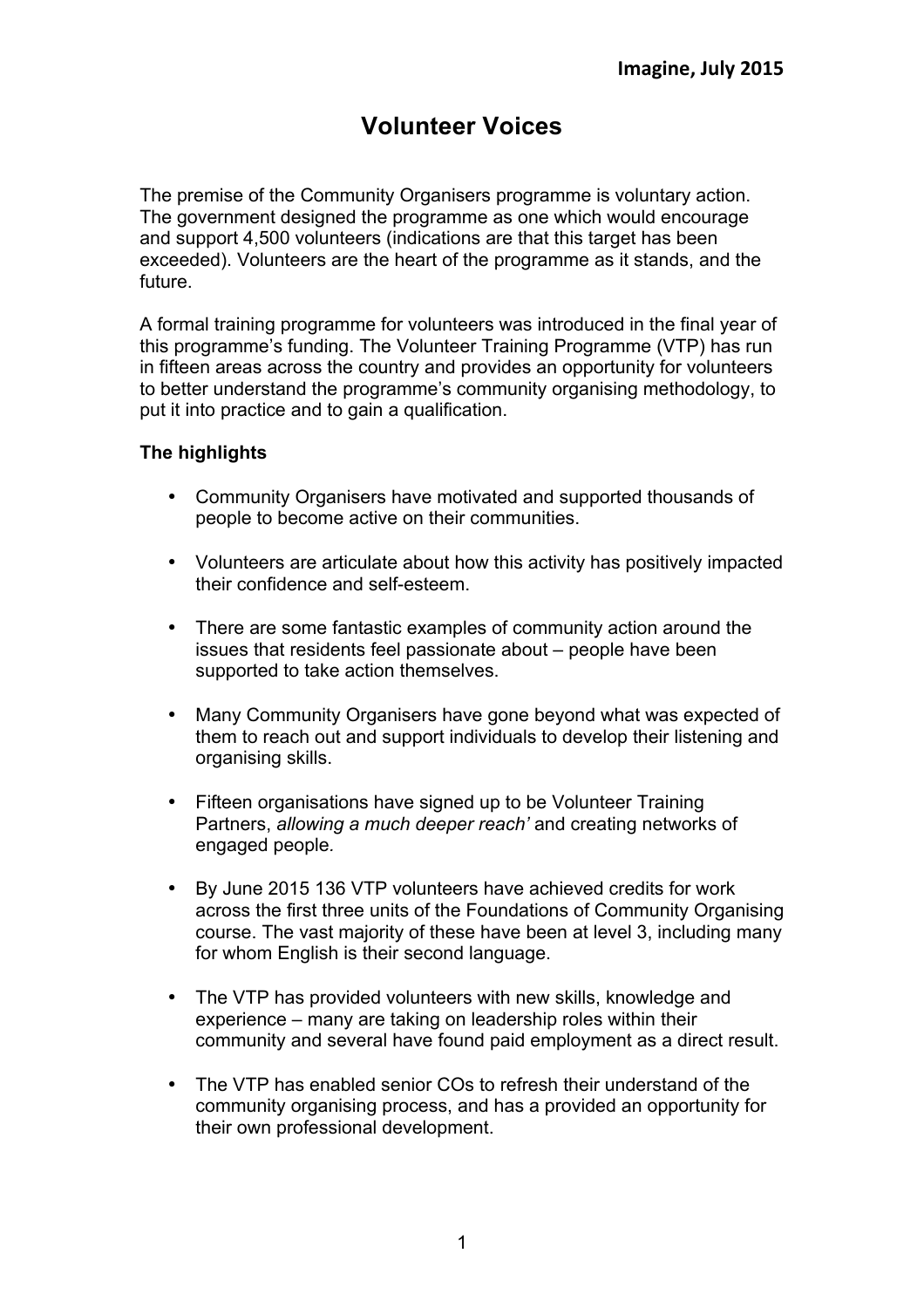- The VTP has changed the way that some CO employer organisations carry out their work.
- The VTP has been proven as a core and essential element of the community organising process.

# **Themes arising**

Volunteering as a concept however is problematic. Many feel it gives out the wrong message – both in terms of motivation (it is seen to smack of an altruistic gift relationship, offering help to others, which is at odds with the community organising principle of appealing to self-interest, supporting activism and not 'doing for others') and in terms of status (vis-a-vis the paid community organisers). And yet, the term 'volunteer' has gained even greater currency because of the VTP. There is no one term that everyone signs up to and alternatives bring their own problems e.g. activist or local leader. For ease, the term volunteer is used throughout this report but this isn't intended to endorse it as a term over any other. As several Community Organisers (COs) and volunteers have said 'we need a new terminology'.

There are a number of other themes, issues and questions which have informed and arise from this piece of work:

- Are volunteers the lifeblood and the future of the Programme, and if so, how can they best be supported?
- How can COs best be trained to work with volunteers from recruitment to motivating to creating leadership?
- Volunteers may have complicated lives and some require a lot of personal support, How is this understood and accommodated within the roles of a CO?
- What's distinctive about being a volunteer community organiser as opposed to any other kind of volunteer?
- What works in terms of timing and length of the VTP and can the possibilities of people of dropping in and out be accommodated in an accredited training programme?
- Are there ways in which participation in discrete elements of the training can be acknowledged e.g. a certificate for the first two days?
- What kind of training is required by COs who are delivering the VTP? And are there specific topics / themes that need to be included in the training e.g. team building and managing group conflict?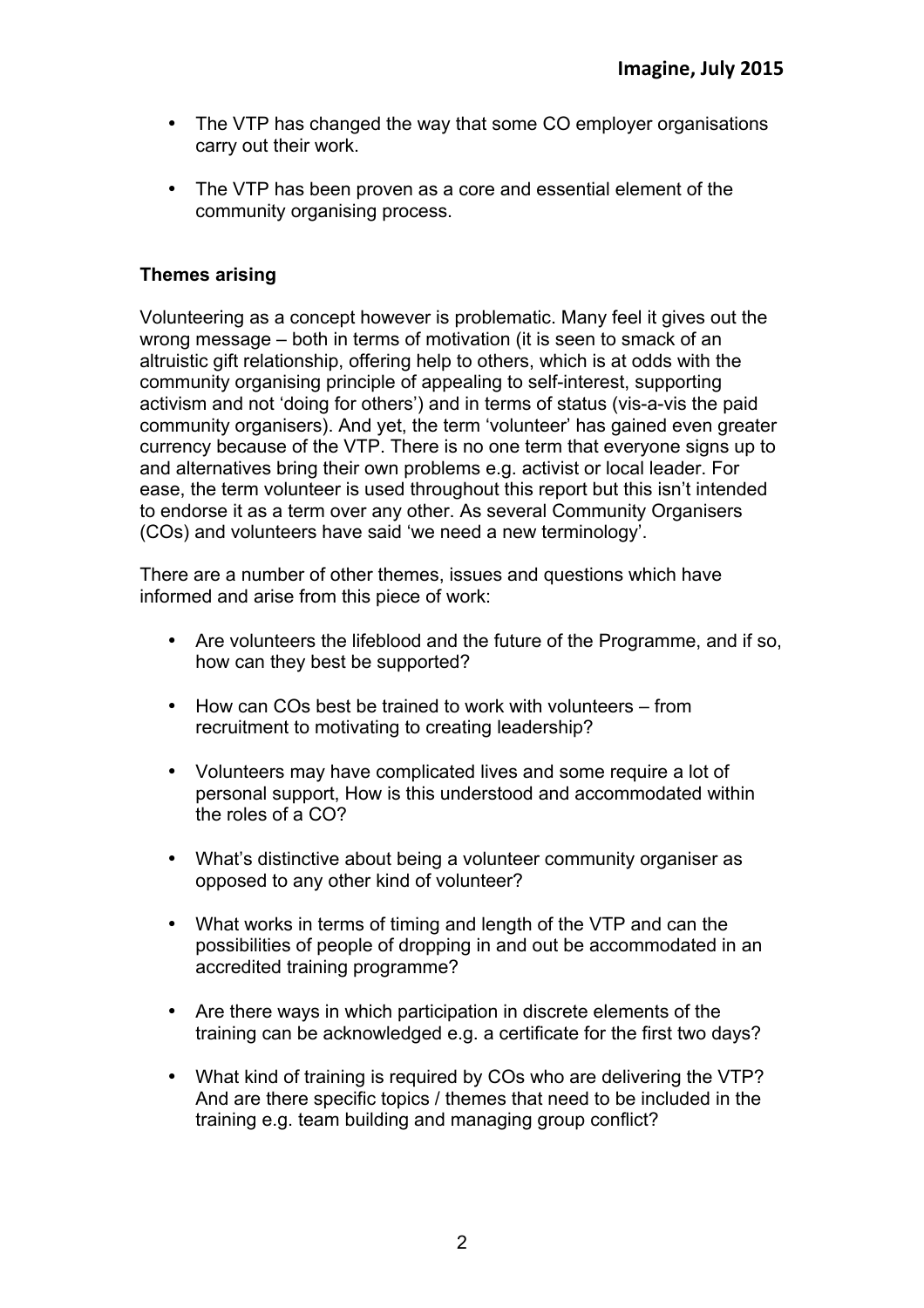- Does the VTP attract a different kind of person from those the CO is working with on an everyday basis at the local level? And does this matter?
- How can the challenges faced by volunteers who use English as a second language be minimised to help them get through the accreditation process?
- Does the VTP give an opportunity for broader networking of COs and volunteers e.g. on a sub-regional/regional/national basis?

# **Content and methodology**

The following paper begins with an exploration of volunteering across the community organisers programme (Section 1) and then goes on to focus on learning from the VTP (Section 2). The content is based on:

- Workshop discussions with volunteers at Action Camp 2014 and CoCo15
- Telephone interviews with COs from cohorts 11-14
- Face to face meetings and interviews with volunteers, COs and employers in three places: through Sharrow Community Forum in Sheffield, Starting Point in Stockport (both running a VTP) and High Trees Development Trust in South London (no VTP).
- Telephone interviews with the VTP training co-ordinators
- 
- Face to face interview with Community Resolve<br>• An electronic survey with seven COs running VT • An electronic survey with seven COs running VTPs and some follow up telephone interviews
- On-line VTP supervision session 23.6.15
- Secondary research from other Imagine work
- Review of on line discussions held by Locality with COs and volunteers, June 2014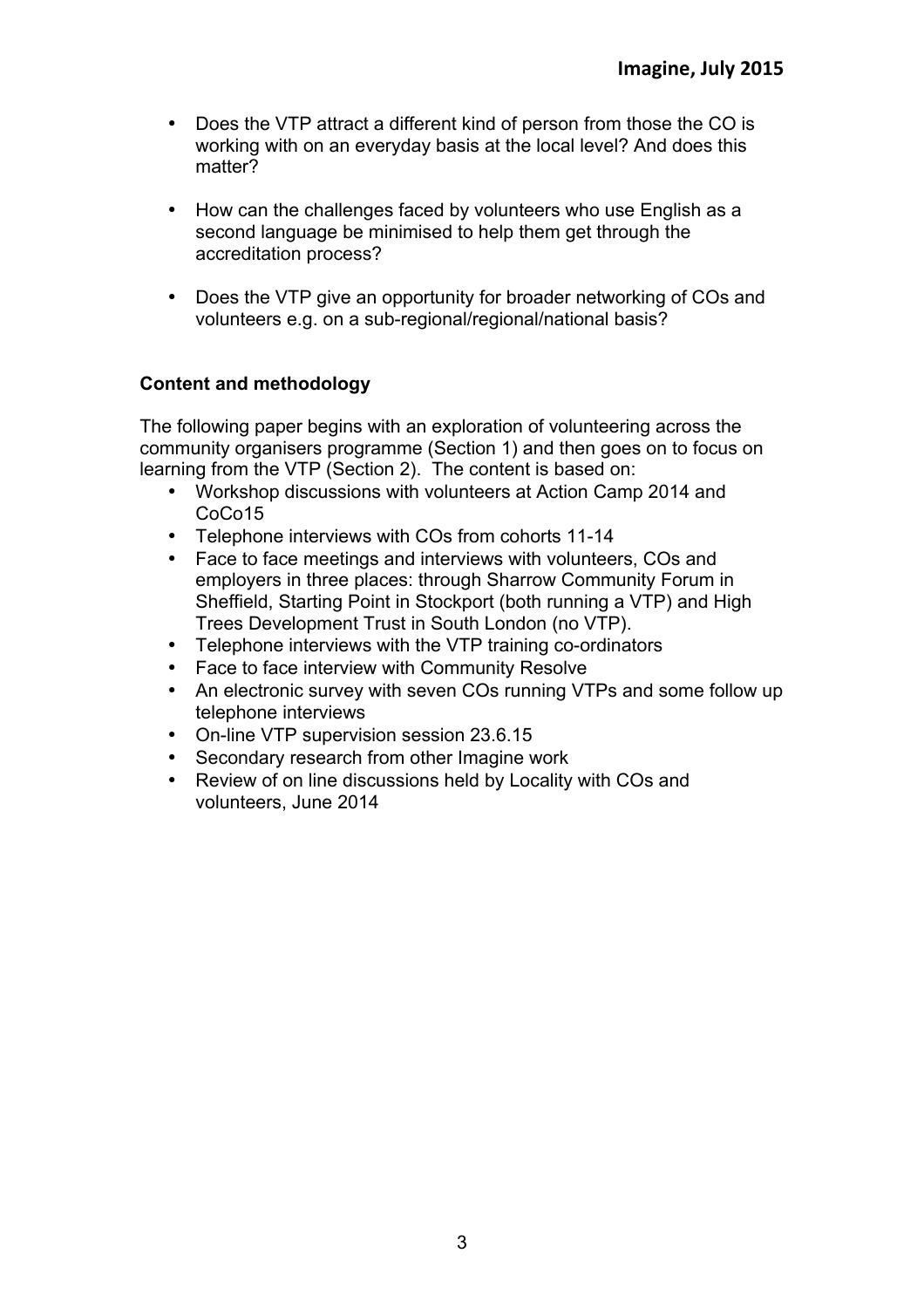# **Section 1 Volunteering within the Community Organisers programme**

People volunteer for a whole variety of reasons. These range from '*Had nothing else to do!', to 'It came along at the right time',* to wanting to make life better for others, to wanting to make a difference.

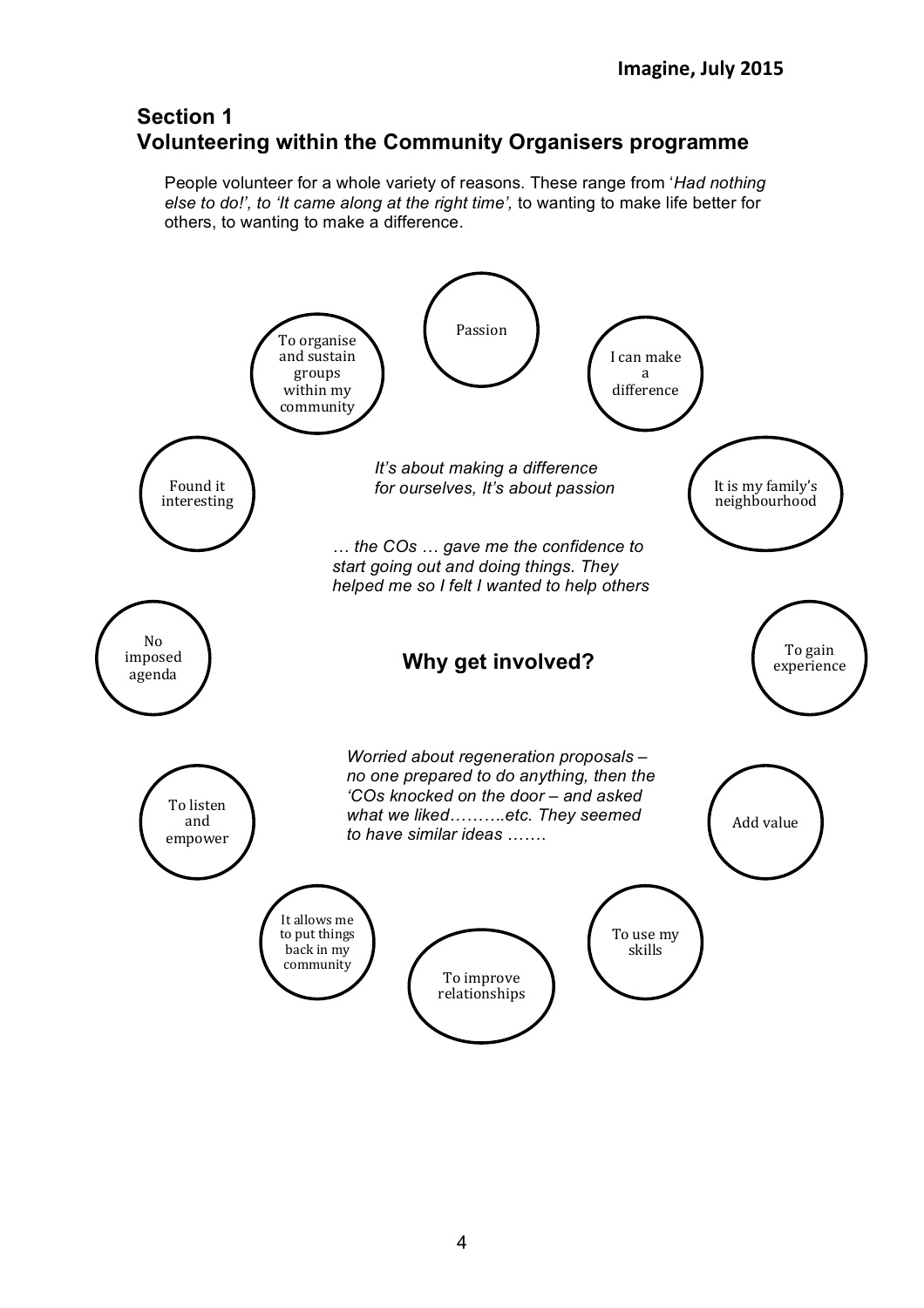# **The benefits of volunteering**

The community organisers and volunteers interviewed identified a wide range of activities. Some talk about making tea and setting up projects, some talk about networking and signposting, and many mention door knocking, sharing a vision, giving a voice and creating energy.

There is an old community work maxim about the experience being personal and the action being collective. This is borne out through the Community Organisers programme.

**Personal benefits** are identified as feel-good factors - building confidence, getting out of the house, gaining in knowledge, finding positives, the satisfaction of making this happen, knowing I am making a difference, interacting, and being at Action Camp! *Building confidence and trust – out of work for 3 ½ years following redundancy in the public sector. Enjoy it.* Volunteer

One CO cited S, a woman who had no voice

before and kept a low profile. Recently she did a walkabout with the MP and local agencies – and gave them what for! '*She has become very articulate. Personal empowerment like that has a ripple effect on others'.*

**Community benefits** include the creation of an estate action group, taking direct action

and more community unity; more people thinking about what they can do and greater community voice; and the organisation of a community festival.

There are some fantastic examples of actions. One VCO has initiated a very successful 'Alleyway Project', … and set up a community group: Active Kids, Active Neighbourhoods'. Another VCO has developed a strong relationship and collaboration with a group of residents where he lives and they now they accompany him when he goes out to listen – they have started to use the Listening

*They are planning a pop-up library on the estate – it's a small project, but it will bring the community together.*

*A resident organised a free music project for people to attend, to build community where he lived. Later on this resulted in community fun day - BBQ, film screening etc.*

*The volunteers realised through listening that they weren't isolated. They began to think in a different way and become aware of their ability to challenge those in power.*

Matters approach, so the network is growing by the day.

Many of these benefits however, could be attributed to a wide range of volunteering opportunities, not just those in the Community Organisers programme. After all, there must be something value in volunteering, for an estimated 29% of the population to volunteer formally at least once a month (Community Life Survey, England, 2012-13). So, is this just another volunteering programme, or is there something different about community organising?

# **Unpaid community organising**

A key distinction is that this programme also includes the training of 500 paid Community Organisers, who then have responsibility to engage others in the **listening** process. The volunteering (outside the more formal Volunteer Training Programme) is often quite informal and not necessarily described or perceived in volunteering terms. People give their

*They might call themselves neighbours, activists, leaders, campaigners, organisers, helpers, friends, citizens, agitators, doers, supporters.*  Naomi Diamond, Community Organisers programme manager, Locality.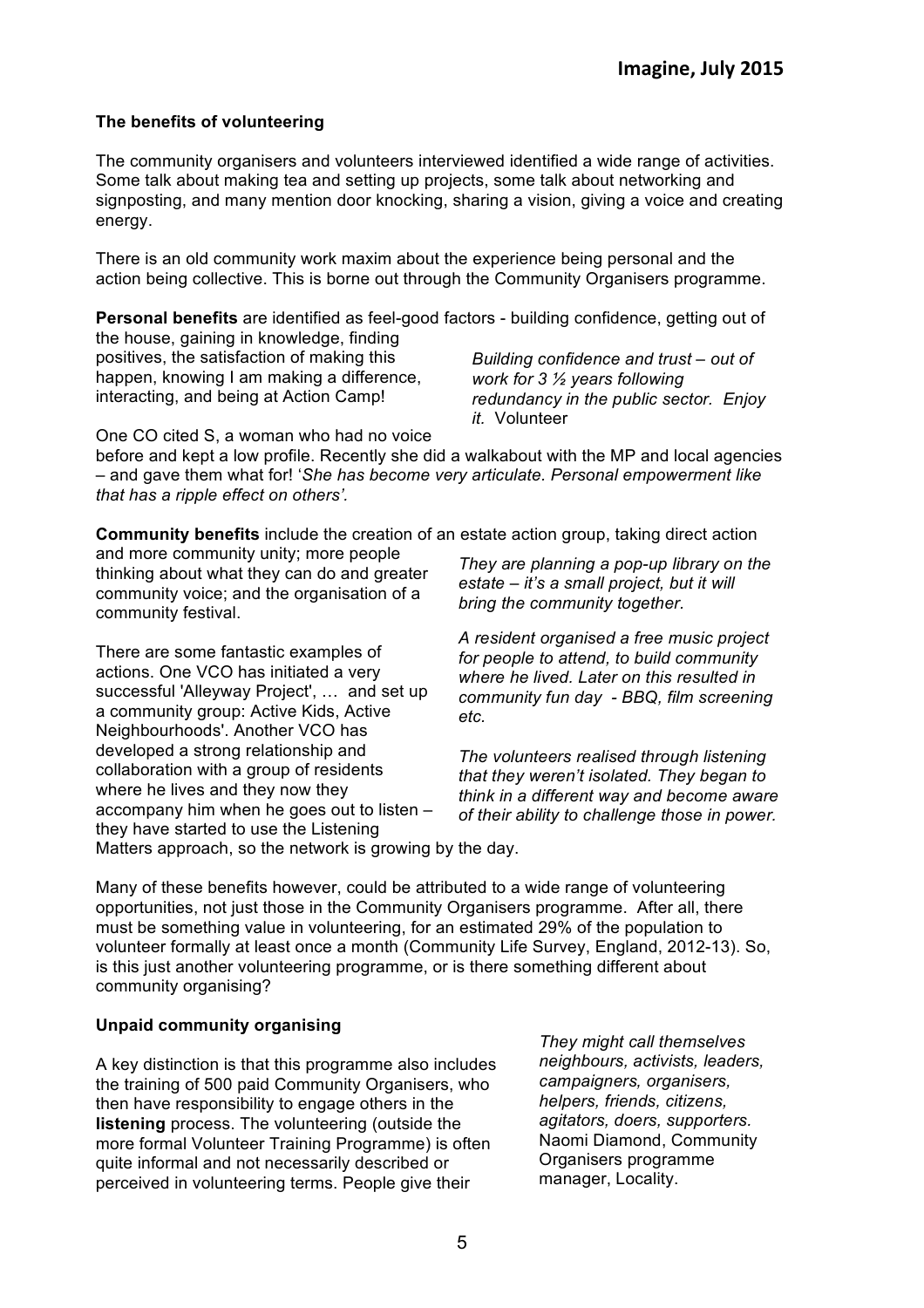time freely because they believe they can collectively create some change. It is much more about mutual aid to improve one's own community than it is about the more traditional volunteering concept of an altruistic desire to help someone else.

For many, involvement begins with a knock on the door and is followed by a desire to take some control over where they live, and over the issues affecting their lives. The appeal to **self-interest**, a basic foundation of community organising, is a strong motivation for volunteer community organisers – people are encouraged to help themselves and supported to work with others who share similar concerns and ideals. One CO talks about how '*door knocking finds people invested in the neighbourhood and thus wanting to create change for themselves and their families'*. Volunteering

within the Community Organisers programme is therefore *'informal and non-prescribed* - *meeting in pubs, cafes with neighbours and creating their own projects based on their wants and needs…….. allowing residents to see that they CAN do something and then gradually aspiring to bigger political/structural/social chang'e.* 

*Its different in that we are working with people to raise their voices and not doing things for them – we support them to do it themselves.* Volunteer

#### High Trees, London

In one area where the COs have been working, ten key leaders have emerged, plus a broader group of fifty people who were part of a local network from about 100 listenings. *'You need at least one solid leader to sustain action, with the ability to network with non-leaders that they can mobilise through relationships they have built when neede'd.*

E. has taken on a leadership role ….. She made connections and got to know lots more people in the community. She felt she couldn't have done any of this without the support of the COs – they helped her work out what she could question and what she could do, and they gave her to confidence to act on this. She said it was very empowering and reassuring.

The CO project has been an important catalyst for the group – showing them how to communicate with other residents; how to do door-knocking and listening; how to plan and organise events; how to do printing, flyers, posters etc; how to be a member of a committee and take decisions collectively. E. found it hard to challenge things when she started – she always worried in case she was wrong. But now she is better informed and finds it less difficult.

The nature of volunteer community organising varies from place to place and even within a

place, depending upon who's involved and the issues they identify. A CO in Bristol gives the example of one volunteer listening to tenants, compiling their issues and building a group to meet the housing provider. In the same area, another volunteer is listening to residents on how they are feeling and identifying what they can do following a brutal local murder. Equally, in Portland, a group of residents have created a digital hub and community centre which offers local people the support they need to move into employment and

*…. been involved with Staring Point - CO is more local, more personalised. Seen Laura and Nicola using RSLM sheets, liked the conversational tone, you find things out about people, not just statistics.* Volunteer

develop more positive and productive lifestyles, whilst at the same time COs and volunteers have successfully campaigned to have a decision to raise local taxes overturned. Portland is one of the areas that has been funded through the Community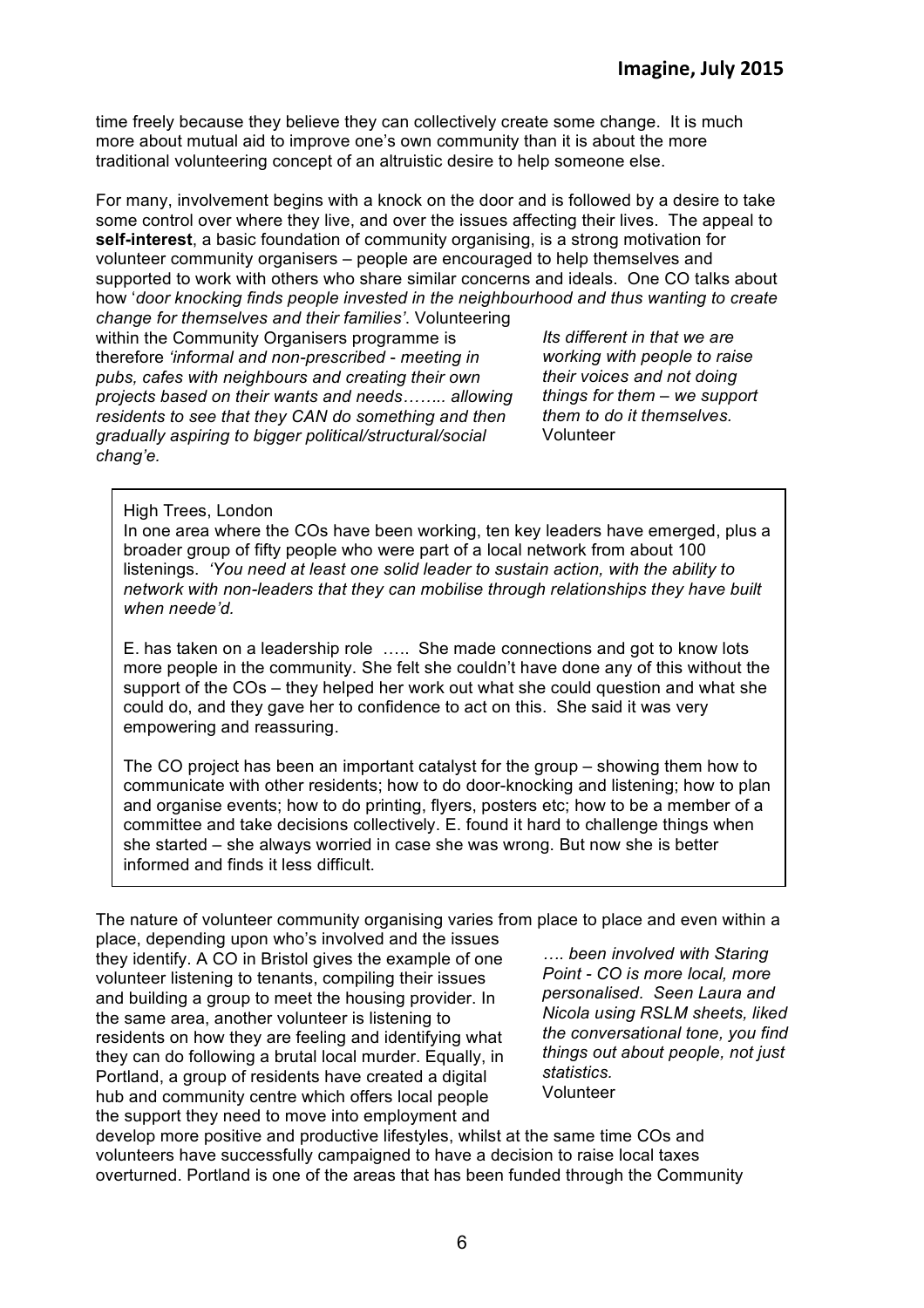Organisers Social Action Fund (COSAF), which aimed to support volunteer led projects to become more sustainable. Other COSAF projects also illustrate a range of leadership roles being taken on by volunteers. For example, in Burslem, Stoke on Trent, two volunteers are now being paid to co-ordinate a number of other volunteers and have opened and are staffing a local arts library; in Margate volunteers have established a Community Interest Company to run a community based lettings agency.

So, clearly the programme has opened up many opportunities for people which have a positive impact on both those volunteering and on their wider community. But what can we learn about recruiting, keeping, supporting and training volunteer community organisers, and where do the challenges lie?

# **Recruiting volunteers**

Some community organisers find engaging volunteers easy whilst others find it a real struggle. Those that have been successful say they have used the 'RSLM door knocking' approach but also a combination of different approaches and communication/listening styles. Monthly community update emails calling out for volunteers (perhaps targeted at those that have already been met through door knocking), events and project meetings, follow up 1-2-1 work, networking, public stalls, coffee mornings, posters are all mentioned:

*Others I have asked to help with specific roles, for example translating into community languages. Others have become involved through one on one support for example helping with a personal benefits or housing issue, and since then contributed to some collective project.*

One acknowledged that she should use social media more:

*One woman is really keen to volunteer because of what she's seen on facebook and twitter, and likes what she reads.*

Sometimes, it is just about being in the right place at the right time:

*She knocked on this woman's door in March - at the point ……. She wanted to change her life …. at just the right time. ……*(The CO) *was prepared to listen to the woman – …she was quite aggressive at first – she asked what the CO was doing if she didn't have any money. However, being listened to, not surveyed, is what grabbed her.* 

Several COs talk about the significance of building relationships and the challenges that brings in relation to time. One CO, still in her training year, has found volunteer recruitment quite easy - she went door knocking and had an impromptu house meeting where 10 people turned up. She puts her success down to being a direct person and just says 'why don't you do it yourself?', *'if you are straight with people like this they just say OK'*. She now has 30 volunteers and that's a lot of relationships to build and very time consuming. One CO suggests that it takes two or three conversations before you can build a relationship and engage them further and another is keen to stress that this relationship must be two-way:

*You need to identify what people are passionate about, but they also need to know what YOU are passionate about too – otherwise why would they want to work with you?*

# **The challenges – what gets in the way?**

Time and 'life':

A lot of volunteers don't have much time and trying to match their availability and link that with the CO working hours and other volunteer spare time can be difficult: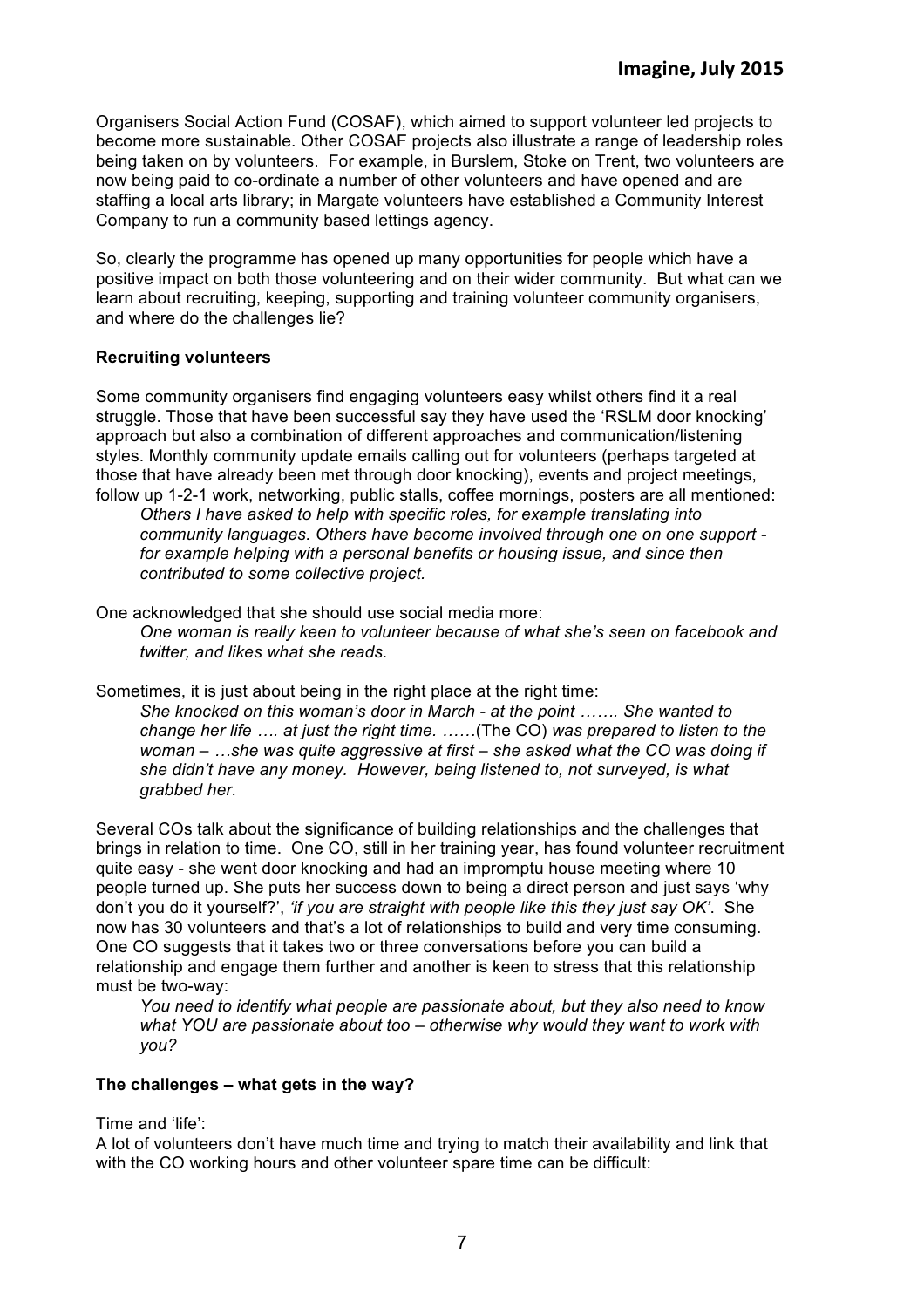*Most of the volunteers I worked with are employed (part-time/full-time, agency work, short-term contracts, etc.) and most of them have families, children, etc. A number of volunteers are attending some other professional or academic courses so the pressures of work (trying to make end meet), everyday challenges and managing their time has been a barrier to deeper and longer engagement (despite their will and motivation).* 

In addition, many volunteers have numerous other commitments in their lives and peoples' life circumstances can change quite suddenly, meaning they can't be involved in same way as they were before. And of course, some of the volunteers find paid work – perhaps as a result of their increased confidence from volunteering - and no longer have much free time.

#### Personal circumstances:

One CO said how much she struggles with the amount of support she can give to people, and what is ethical in terms of her use of time and existing skills. Many people live complicated lives and require sensitivity, and this can be exacerbated when COs find that they are working with volunteers who have mental health problems (and many do):

*This isn't always apparent at first and can be difficult to work out how to engage or even, where appropriate, disengage*.

In this particular case, the CO found support from her host organisation invaluable in dealing with this.

#### Conflict in groups:

This is another area where COs need to be sensitive to people's needs and behaviours, to hold onto individuals **and** help groups function. Individuals in a group may have very different visions and ideas, as well as their own private fallings out. One such example given by a CO was between friends in a group, especially with young people. Dealing with this effectively has been a challenge for the CO concerned as well as managing the group dynamics when some people feel that they do more than others and others feel they can't fully contribute. Another CO talked about wanting the volunteers to understand that to shift power, it was important not to fight with each other, and to recognise that this takes time.

#### Responsibility and risk:

There are a number of examples of where people are enthusiastic but are then stopped in their tracks through risk management policies. One volunteer was keen to offer more time working with young people. However, he felt inhibited because of security constraints, eg he had offered his garden to local youngsters to grow vegetables, but then he hit safety and child protection issues, and in the end nothing happened.

#### Leadership:

Some COs struggle with volunteers looking to them for leadership and find it difficult to transfer leadership responsibility to volunteers.

#### The weather!

Volunteers are entitled to pick and choose when they give their time. It can be difficult to get people to come out on cold winter nights and one CO found their involvement to be seasonal. Another talked of all the preparation that went into arranging some listenings outside a local school and then the weather was so awful it had to be called off.

The terminology: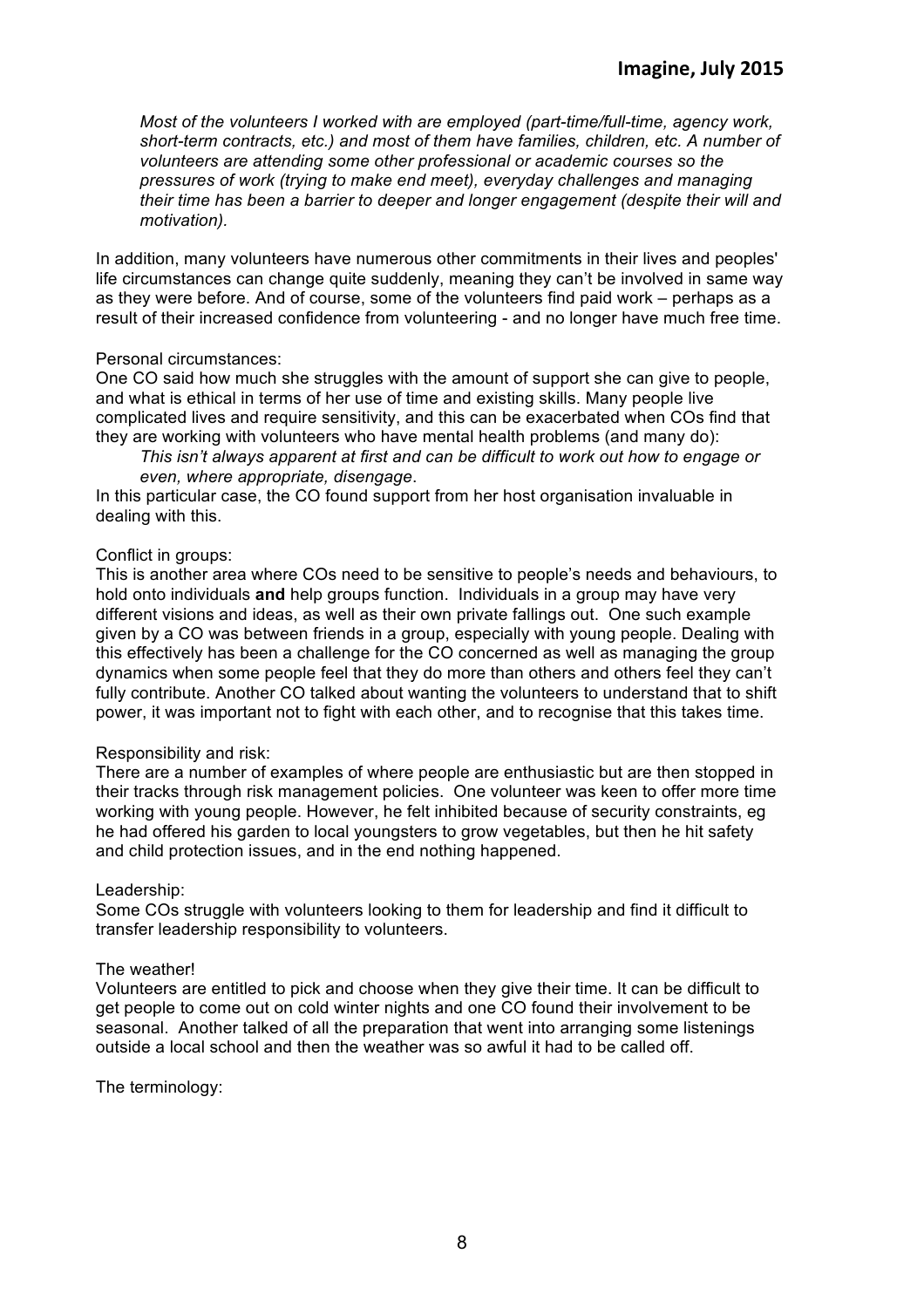There are a lot of COs who object to the use of the term 'volunteers', they feel uncomfortable using it and don't believe it is the way to keep people involved. One CO would like the

*A lot of the volunteers that I have worked with would not class themselves as 'volunteers'*

programme to be clearer about its concept of volunteers, another is blunt: not labelling it 'volunteering'. One CO says it has stopped her from providing Locality with volunteer alerts; '*they aren't volunteers, they are their own group'.* Another CO says he prefers the term 'leaders' but others find this term problematic. And some volunteers don't mind the term as they are giving their time voluntarily. One CO who is running the VTP says the participants in this Programme are more likely to use it because the whole training programme uses volunteer language, and some of the participants are looking for formal volunteering opportunities, rather than looking to listen and take action in their own community. Even so, on the doorstep, many of the volunteers doing listenings as a part of the VTP say they are COs – not volunteers.

This is a bigger issue than just terminology. There is a questioning of how volunteers are seen within the CO programme. As one CO puts it, '*are they seen as people who are there to support community organising or are they there to volunteer for their community, and is there a distinction?'* One CO wondered whether the volunteers involved in community organising are different from community activists, and whether the CO process encourages them to have a sustained voice rather than working on a one-off issue.

#### **What helps?**

#### **Messages for paid community organisers:**

*"it's not just about 'doing stuff with me'. …. you provide support, reflection, help them resolve conflicts. You help them develop the glue that holds the group together and builds relationships and trust. After that you can develop the skills of listening………"*:

Much of the advice that COs want to pass on to their peers concerns the management and consistent support and motivation of volunteers. COs are warned not to overload people who are giving their time freely and to be patient - *'people have lives to live!*' - but also persistent.

*Ask the potential volunteer what they would like to 'achieve' in their community and discuss how volunteering will enable them to do this and enable others to do the same.*

*Be realistic in terms of how much change can happen locally in the short time frame community organising work is always 'a work in progress', it's a long-term 'project' and it really has no end, or use-by date.*

COs also talk about humility and respecting the experience/wisdom of activists - not expecting to be the 'expert', and treating volunteers as equals and associates as opposed to volunteers/students/trainees.

A dedicated space to meet is also seen as important; one CO commenting on the significance of '*people knowing where to find me'.*

#### **Messages for volunteers:**

The message from Keith Hanley, a volunteer community organiser in Manchester, is clear: *Do what's powerful for you*  (www.cocollaborative.org.uk; My volunteer story: Keith Hanley)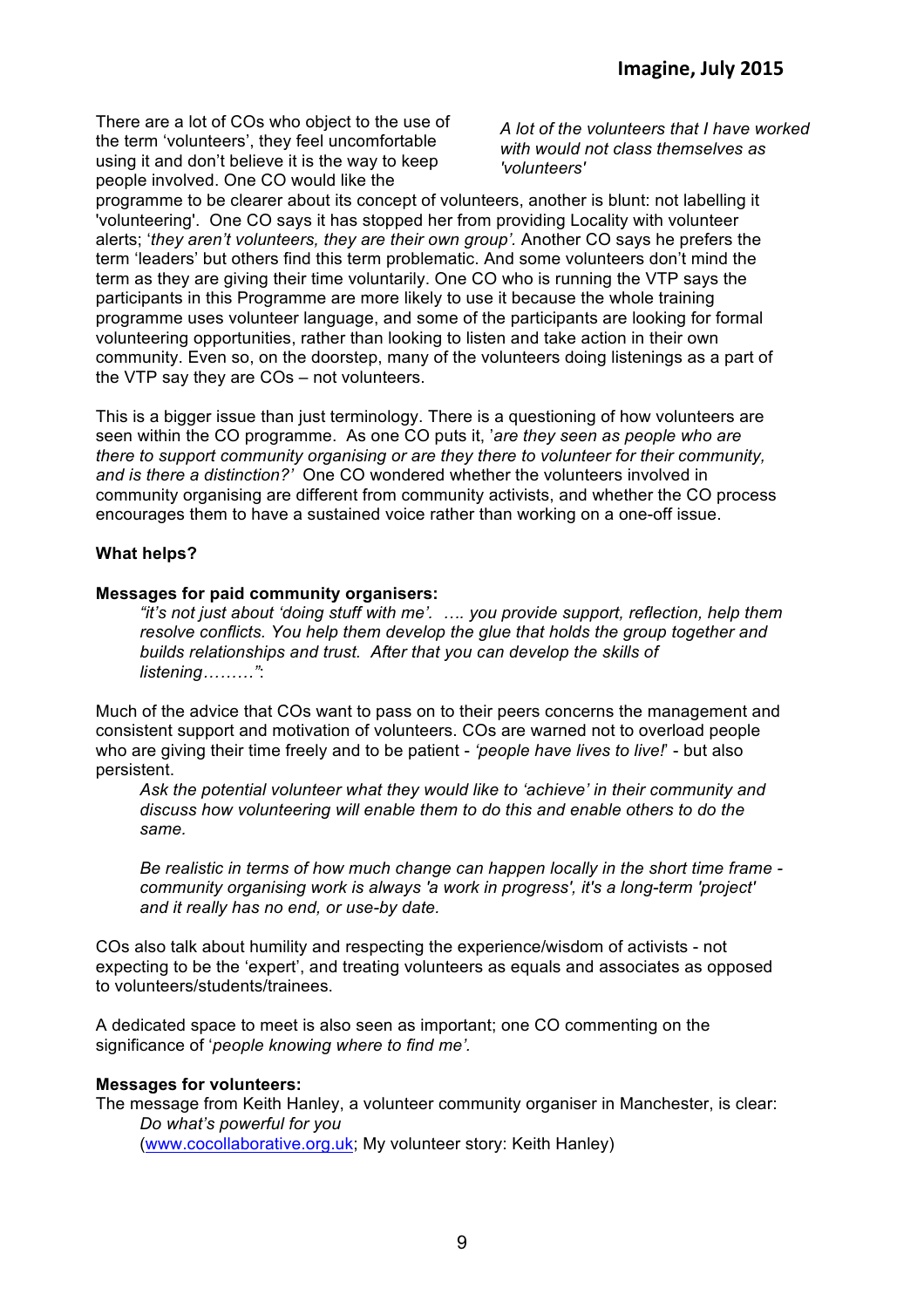If people are to give their time freely then it also needs to be enjoyable. Many talk about the need for the experience to be 'fun':

*Have fun and remember that it isn't compulsory If it isn't fun, don't do it.*

### **Messages for the Programme/legacy body:**

Sticking at something through the 'downs' as well as the 'ups' can be tough for volunteers. Paid and unpaid community organisers would like more recognition of the value and role of volunteers in the programme:

*Do everything you can to show volunteers that they are immensely va*lued / r*ecognition that volunteers are doing a good job – support us. Promote volunteers' views of working as community organisers. Involve volunteers in developing the vision for the future of community organising Listen to what volunteers have to say Doesn't matter what status is – volunteers should be able to access what COs (paid) can*

The other key message is around training, for new and more experienced volunteers. This includes access to the formal Volunteer Training programme, but also more training for COs – so that they are better able to train volunteers as part and parcel of their Community Organiser role:

*Don't lose the VTP, CoCo* (COLtd) *should facilitate this to continue – accreditation is important*

*Consider establishing 'volunteer buddies'*

Access to regional and national gatherings is also important. One volunteer, keen that several people from his area should be able to participate in CoCo15, fundraised specifically for their travel expenses to get there. In Deal in Kent, the volunteers have their own Action Camp which they model on the national Action Camp - it's not flash as it often happens within the COs home but is a great source of information as well as pride.

# T**raining**

COs have expressed feeling 'slightly at sea' in relation to training volunteers. One CO was very exercised about the fact that she needed more help, she felt she was 'busking it'. Another CO commented on the lack of a structure to support volunteers. She is a trainee herself and doesn't feel well placed to give out

*We were told that listening, projects, volunteers were the MOST important things for us to achieve, but we've had NO training on how to handle volunteers – COs need a better grounding in how to build a team and then support and train them'. CO*

training. She identified the need to build relationships with volunteers and would have liked more coverage of this on the CO training programme. This comment is in line with many others who believe that the training of volunteers should be a core part of the Programme:

*…. the skills I have gained and developed throughout my own journey as a community organiser (leadership, communication, negotiation, planning, group work, etc.) have played a crucial part in my ability to recruit, retain, support the development, etc. of our volunteers. To be honest, I put all my efforts, intellectual and physical abilities into this job and I am keen to ensure that our volunteers gain relevant knowledge, skills experience and succeed as community organisers - the same as I am.*

The following section outlines how the Programme has responded to the need for a coherent approach to volunteer training and draws out learning from those involved.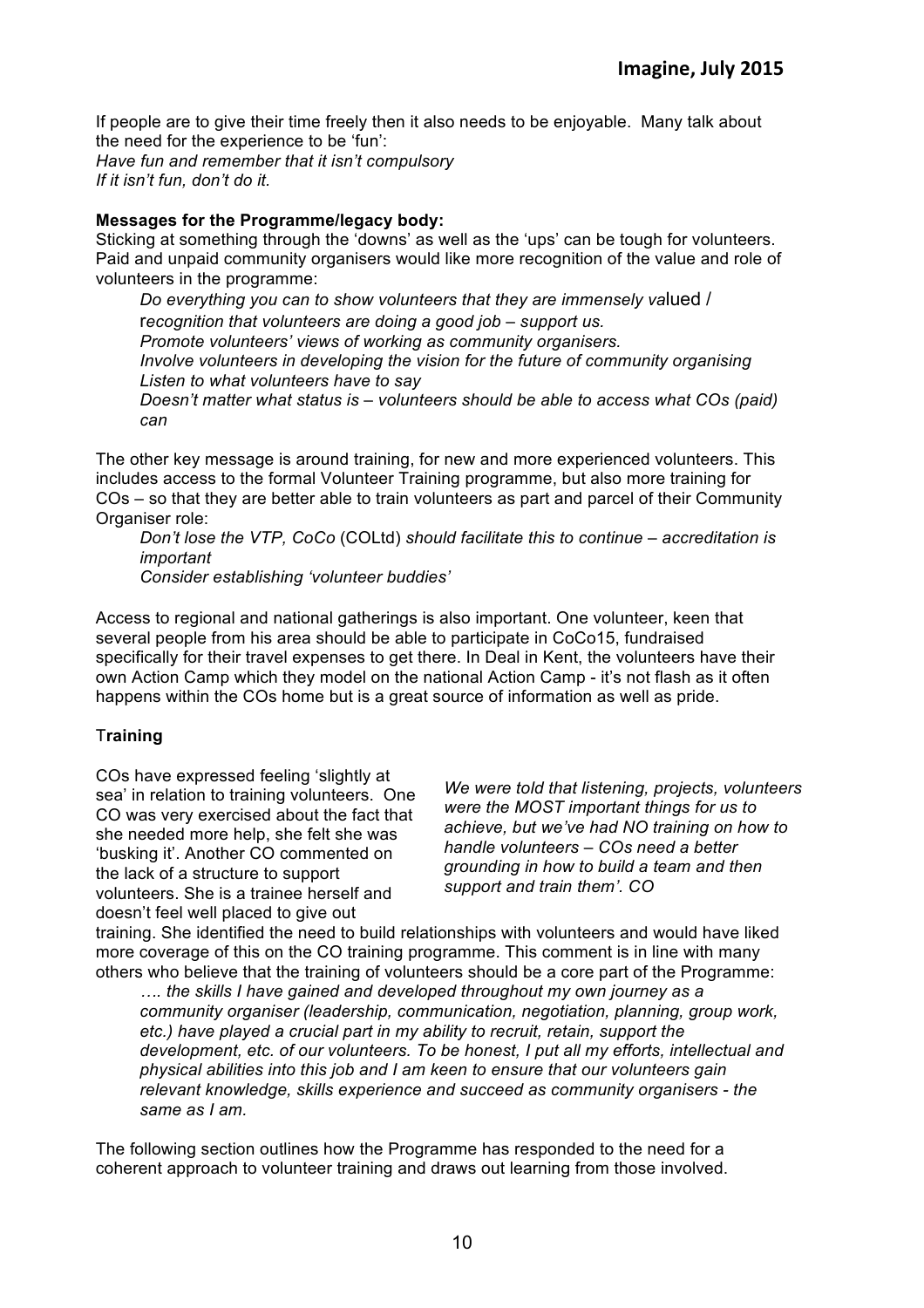# **Section 2 The Volunteer Training Programme**

*It's been good for the organisation to get paid to do this. It made such logical sense to do formal training rather than leaving it to individual COs with no materials. It provides common threads which can be tailored to particular situations. COs can add their insights. There was a lot of negotiation about content which was really refreshing. There was no 'you have to do it this way.* CO, Bristol.

As the programme has progressed, programme management staff have been very aware of the need to put in place more structured training for volunteers. In the summer of 2014, a volunteer training programme was developed and piloted by Sneinton Alchemy. This has since been rolled out to a further fourteen areas (thirty one applications were received). It has been delivered by the COs with support from the Programme's training team.

The COs who have been involved were motivated by seeing the need for a more formal approach to training, and to equip the volunteers with more knowledge, experience and a qualification opportunity, as well as by the potential that the VTP affords in terms of extending the reach and long term sustainability of community organising. One CO saw this as a good opportunity to pass on her knowledge

*With the VTP we have been able to have a much deeper reach in the local community and start building a network of engaged people, and I have been continuously developing and learning.* CO

and skills, and the benefit of her own community organising experience plus she hoped to benefit herself from further learning - from the volunteers/trainees and developing communication and facilitation skills.

The attraction of offering something back to volunteers has been important to the COs who have taken part, and the COs have found that the formal training and accreditation is a great learning and personal development opportunity for people who often don't get the chance.

*…formal training …. allowed us to spread out a little across a bigger area and engage with some passionate people that we had not encountered previously*. CO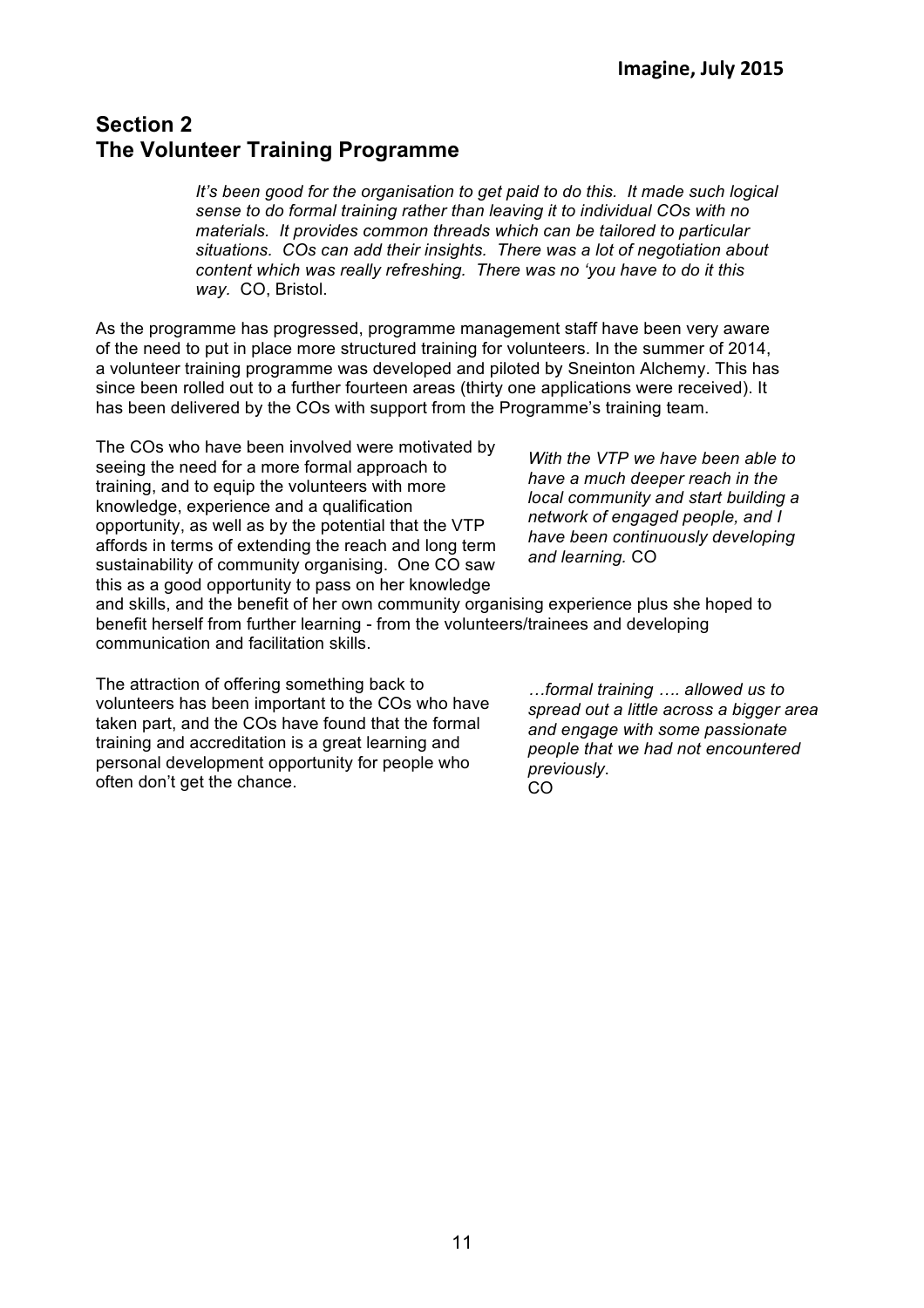Both the Stockport and Sheffield employers and COs were motivated to take part by the specific volunteering offer.

# Sheffield VTP

#### *The VTP gave us traction, time to reflect and re-evaluate our volunteering offer.*

At the start, Sharrow Community Forum (SCF) held ambitions that the VTP would provide the mechanism and momentum necessary to create a community organising movement in the Sharrow area, which could be replicated across Sheffield and beyond.

SCF applied to be a part of the programme as a way of embedding community organising principles into its development strategy. The programme came along at a time when SCF was embarking upon the Our Place programme and looking to create new ways of working at neighbourhood level.

SCF already had health champion volunteers and wanted to use this training model as a template for other volunteers. They have approached the VTP differently but the purpose of supporting volunteers is the same, providing the volunteers with a range of activities in which they could get involved and offering a qualification.

*If you are not careful, you are just asking people to do something for nothing. If can offer qualifications and experience on tangible projects where can build people's confidence then we should do this. Without the VTP, wouldn't have had an offer for people. There is no money in community development work so the VTP is good. We are creating people who are self determining.* (Employer)

Some of the volunteers are working in specific areas or around particular projects in pairs and find this helpful. They also talk about the 'liberation' of not feeling responsible for everyone else: *Putting things back on people works*.

# Stockport VTP

Starting Point is a resident led organisation that specialises in digital and financial inclusion activities e.g. computer clubs and money advice – and now community organising. The COs wanted to make sure that volunteers got as much out of their experience as possible – *when there is no monthly pay packet*…. *This isn't a one way thing – volunteers helping others in their community but about themselves and their own development*.

They had been looking for something like the VTP right from the start. Starting Point's digital champions were being offered accredited training and they felt the VCO's were a bit like the 'also rans.' And the VTP has given them the opportunity to see how other volunteers can benefit from understanding community organising e.g. the digital champions.

Twenty five people enrolled on the VTP and all attended both days of the initial training weekend. Five have dropped out – community organising wasn't for them. Ten people have so far completed the accreditation process, all at level 3.

The feedback from the volunteers has been brilliant and everyone is still there at 5pm. The training has allowed the COs to show the volunteers that there is more to community organising than listening, it's also about moving to action. The session on power was a particular highlight. Before there were lots of projects, not so many campaigns, but the power session has helped. They like the interactive style of the sessions and '*everyone together helping each other'.*

*The VTP has been an opportunity for people to get together – a little club.*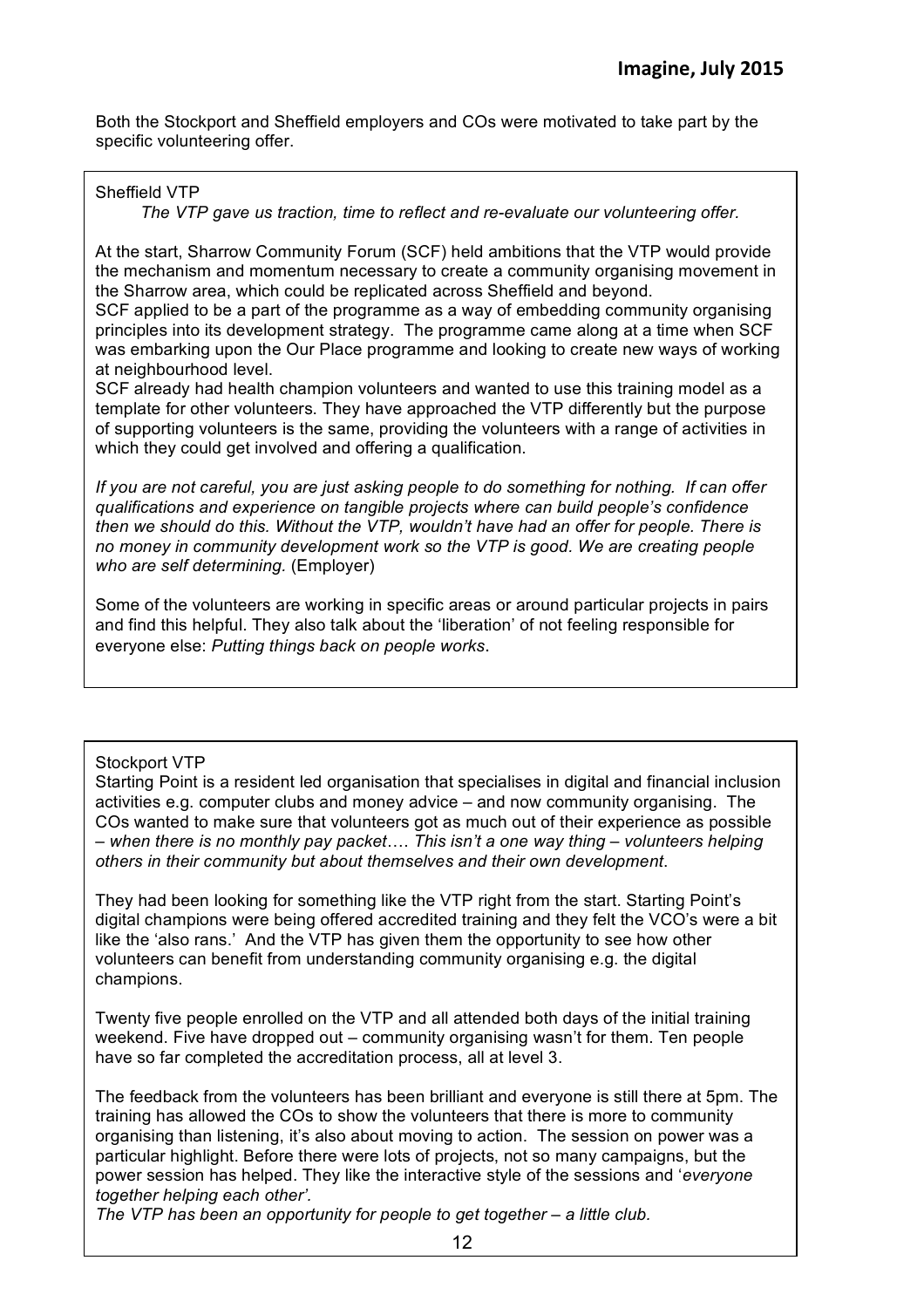The VTP starts with two consecutive training days run by COs and Locality. This is

followed by scheduled support sessions, door-knocking and listenings, and the opportunity to complete units 1- 3 of the CERTA Foundations in Community Organising course (around 50% of original participants have taken this up).

*The first two days of the training were the best thing I have ever done.* CO

In some VTPs the 'group' aspect has worked well – people valuing the opportunity to reflect on their progress with their 'team', feeling like they are part of something bigger.

#### Bristol VTP

*We started the course by doing some practical listening work. This resulted in three volunteers actively initiating house meetings and starting to develop project ideas with other residents – a petition about a dangerous road, laundry issues in a towerblock, problems with speeding traffic, developing a shared community meal. When we started the accreditation the focus shifted almost entirely to coursework. Regular weekly discussion sessions on each task in each unit, combined with follow up sessions to help them complete work up to level 3 standard. This meant an unexpected shift in the focus of the course away from practical on the job to more theoretical learning - but always backed up by collective discussion based on actual real world life experiences.* 

In other places, the group sessions haven't worked as anticipated and the COs have adapted their plans to provide either two lots of group sessions e.g. one in the daytime and one in the evening, and /or a lot more one-to-one support. Finding suitable times to bring all the volunteers together in the same place has been difficult - due to their other commitments, issues in their personal lives, and the geography of rural areas. And there can also be conflicts within the group.

#### **VTP success stories**

There are some inspiring examples of what people can achieve given the opportunity and some surprising outcomes.

Many COs talk about how the training programme has been significant in providing volunteers with new skills, knowledge and experience, and particularly with regard to selfreflection and critical consciousness. And several volunteers have talked about how they have learnt to listen to people, and how they stop themselves from trying to solve everyone's problems.

*The programme has equipped the volunteers with skills to be more effective, critically aware practitioners. In terms of technical community organising skills, the volunteers developed their listening, communication and leadership skills, and have initiated and run successful projects, taken part in public talks and debates, and have engaged successfully with the local institutions, systems and structures.* 

In one area, a VCO has been approached by a local residents' association that is breaking down and asked for support to listen to other residents and revive the work on its estate. And in more than one area, VCOs have become the chair of a local neighbourhood association.

*All of the volunteers are using their new-acquired skills, knowledge and confidence and are on their way of making a genuine, long-lasting change in the local area. The VTP has played a crucial part in all this!* CO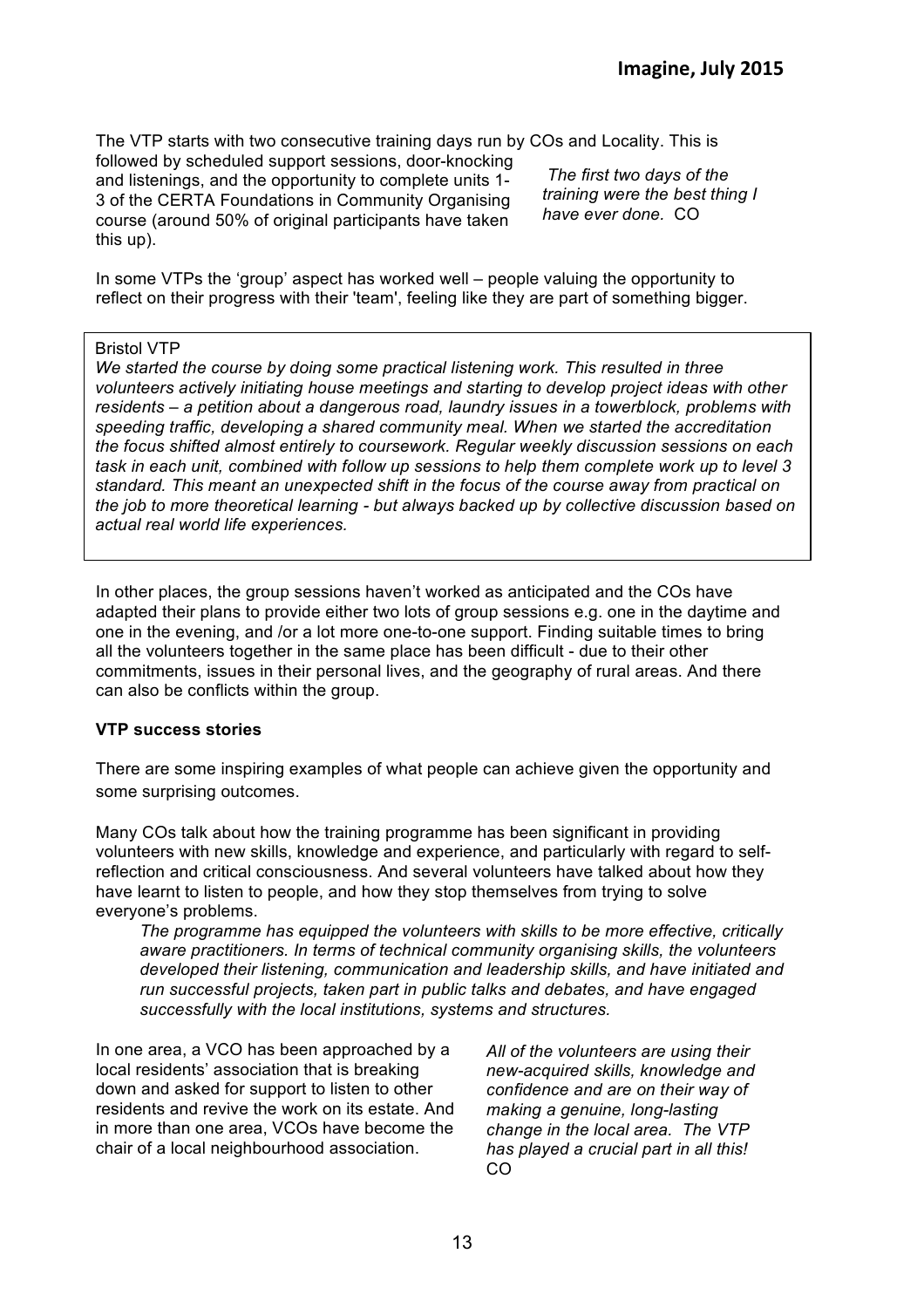Another CO commented that people wanted to be a volunteer to change themselves as

well as their communities, and the community organising training has acted as a catalyst. For example, R. has been asked to be the chair of a local community group in an area where he is a local tenant. As a result of the VTP he has the confidence in his own abilities to take this on.

One CO has been surprised by the mix of people who chose to come on the course:

> *Throughout my work as a CO I have really struggled to engage with non-English speaking residents and 90% of the people I work with are British, despite the high*

*It's been an interesting experience – I'm taking confidence with me to go out in my community and talk to people – I now have an avenue to try and make a difference.* Volunteer

*One of our volunteers with limited English was shy and reserved when he started. He is now really out going and his English and confidence have improved massively.*  CO

*proportion of Eastern European people in the area (amongst others). This course attracted a whole variety of people and 50% of the VCOs speak English as a second language.*

The COs, their organisations and the communities involved have benefitted too – the COs are honing their facilitation skills, they have enjoyed teaching an approach they were learning about not that long ago, and as one CO says, it has been a refresher:

*…been useful for me having to explain the key things over and over again, and in different ways* 

The VTP is deepening people's understandings about where they live and how they live, showing '*what can happen when you bring together a multi-ethnic group in a divided area, and discuss power and how it affects their lives'*. And it is extending the reach of community organising through dedicated groups of volunteers:

*The training has taught us how to deal with difficult situations. We were talking to people everyday anyway but now know how to face conflict and learnt about power – where people think power lies in the community.* Volunteer

*we are animating, encouraging, building a network of engaged individuals and inspiring local action.*

In some areas, the volunteers are now moving into a paid role as a direct result of their participation in the VTP. In Nottingham, the CO has secured the funds to employ three of the VTP learners; in another area, two are being taken on part time by the CO's employing body and in another some of the volunteers are being paid for a piece of community research work.

The impact on CO employing organisations is also starting to be seen. In Sheffield, Sharrow Community Forum's Development Manager believes that the VTP and the volunteers have been instrumental in supporting the Forum's existing projects but the volunteers have also changed the way that the Forum is carrying out its work; they bring greater reach into the community, and the community is now at the heart of what whey do. He suggests that community organising gives a clarity about their approach and has been significant in other programmes they run e.g. the Our Place programme. A CO in another area comments:

*Our organisation is currently re-designing its volunteering policy. Being a core part of a Community Development team that is central to the volunteering infrastructure at the organisation, we have been able to have significant influence and the way we work with our volunteers has helped challenge the accepted norm that volunteering is very rigid and formal.*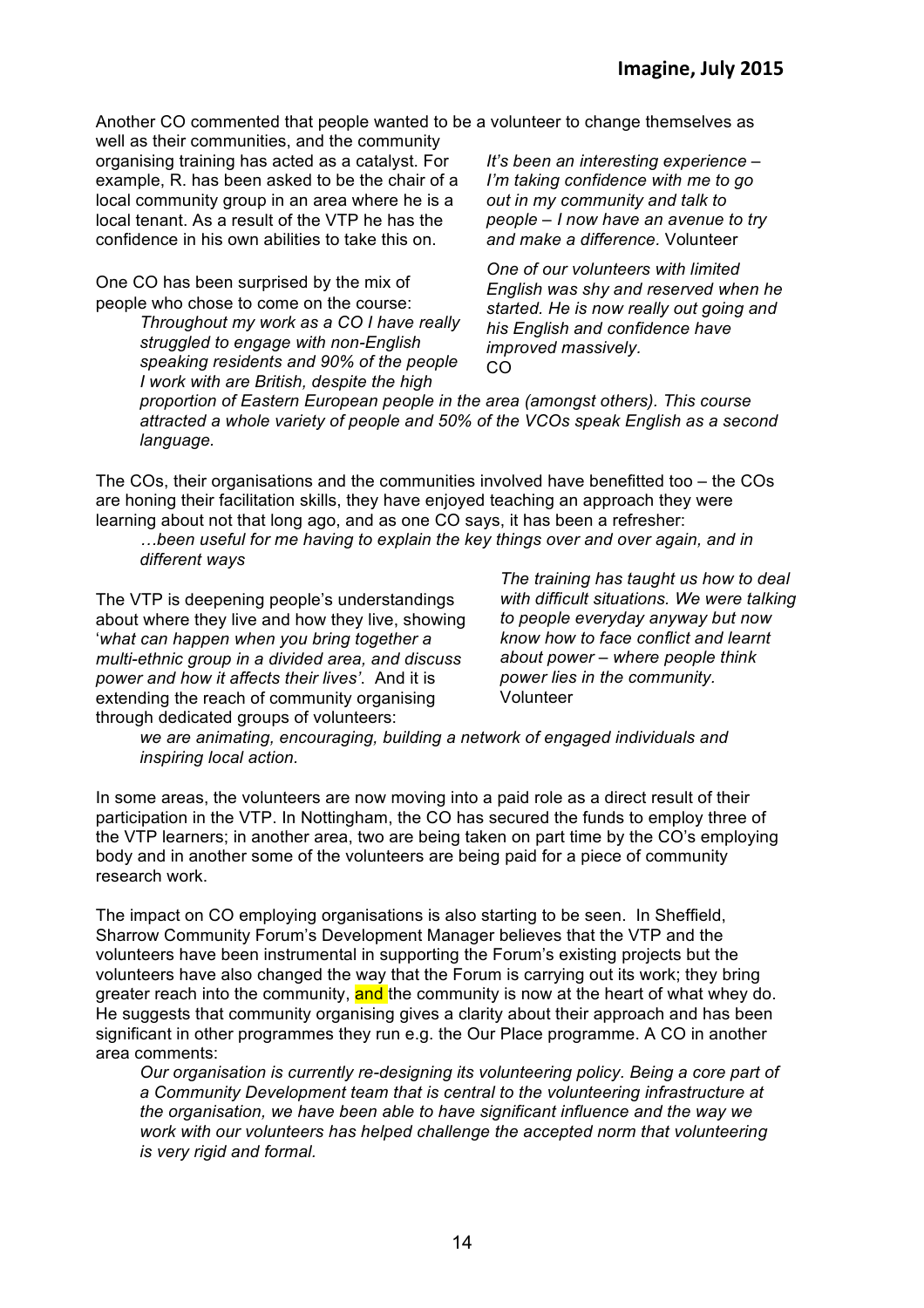### **The VTP accreditation process**

The VTP includes an opportunity to gain accreditation for the first three units of the Foundations in Community Organising. This includes written submissions and an oral assessment via skype. The assessor body for the VTP is Community Resolve.

Once the idea of a VTP was agreed upon, it had to be established in a hurry if it was to have enough time to create some impact before the end of the funded CO programme. Community Resolve found itself having to paddle upstream – and quickly – to meet the needs of the VTP learners. This allowed

*At the beginning the aim was that each volunteer would go out doorknocking once a week, then accreditation suggested 10 hours on top of this. So the original idea was very aspirational. It was clear that people wanted to focus on the accreditation and do it well and that would take up most of their time. It was really complex stuff – the values and principles of CO in 500 words, … only after Community Resolve did the guidance was it clear how it was going to be assessed.* CO

no time for piloting, adjusting the assessment criteria or even training their own assessors; this has all happened as the VTP has been rolled out. Nevertheless, it seems to have worked and the COs are emphatic in their praise for Community Resolve and the support, patience and positivity they have brought to the programme. In return, Community Resolve describes the COs involved as '*like lions'*, putting in huge amounts of time and commitment to support volunteers through the process.

There is no doubt that for many VTP participants, the promise of a qualification is what draws them to the programme. In addition, it provides some validation for the work they are voluntarily engaged in:

*People in my own community don't recognise volunteering – think its just a hobby but I can't just take it or leave it.* 

Participants have found the training useful but some have found the accreditation arduous; indeed when asked about their training experience, several participants talked only about the accreditation. The academic work and what some see as the 'abstract' thinking required for the reflection components has been challenging; one volunteer said he needed '*to do a double take on the questions'*, and another said she wasn't sure what was being asked for.

Several COs commented that the volunteers needed more time to work through the accreditation as the existing course structure meant less time for listenings.

This is especially true for those for whom English is a second **language** and who have been trying to understand and write assignments as part of the accreditation process. Where VTP participants have supported each other, it seems to have made a difference, as have one to one sessions with a CO.

Certainly, the support that is required for some individuals to attain the required standard of accreditation is high. One CO suggests that *'With that in mind it is essential for the trainers to be on top of the accreditation material, to properly understand it and make it interesting and real'.*

*People like doing it but not writing about it. People on the VTP are natural listeners, but find it difficult to write it down.* CO

*It needs an overhaul to make it more accessible. There are people with degrees who found it difficult to understand the assessment criteria*  Community Resolve

*Life gets in the way. Sometimes people can't turn up, they have good reasons. People drop out, this gets in the way of the accreditation.* CO

*Our own informal get-togethers made a lot of difference Three of us supported each other with the course work – organised this ourselves.. ..Important to verbalise it. Practised the oral assessments together.*  Volunteer.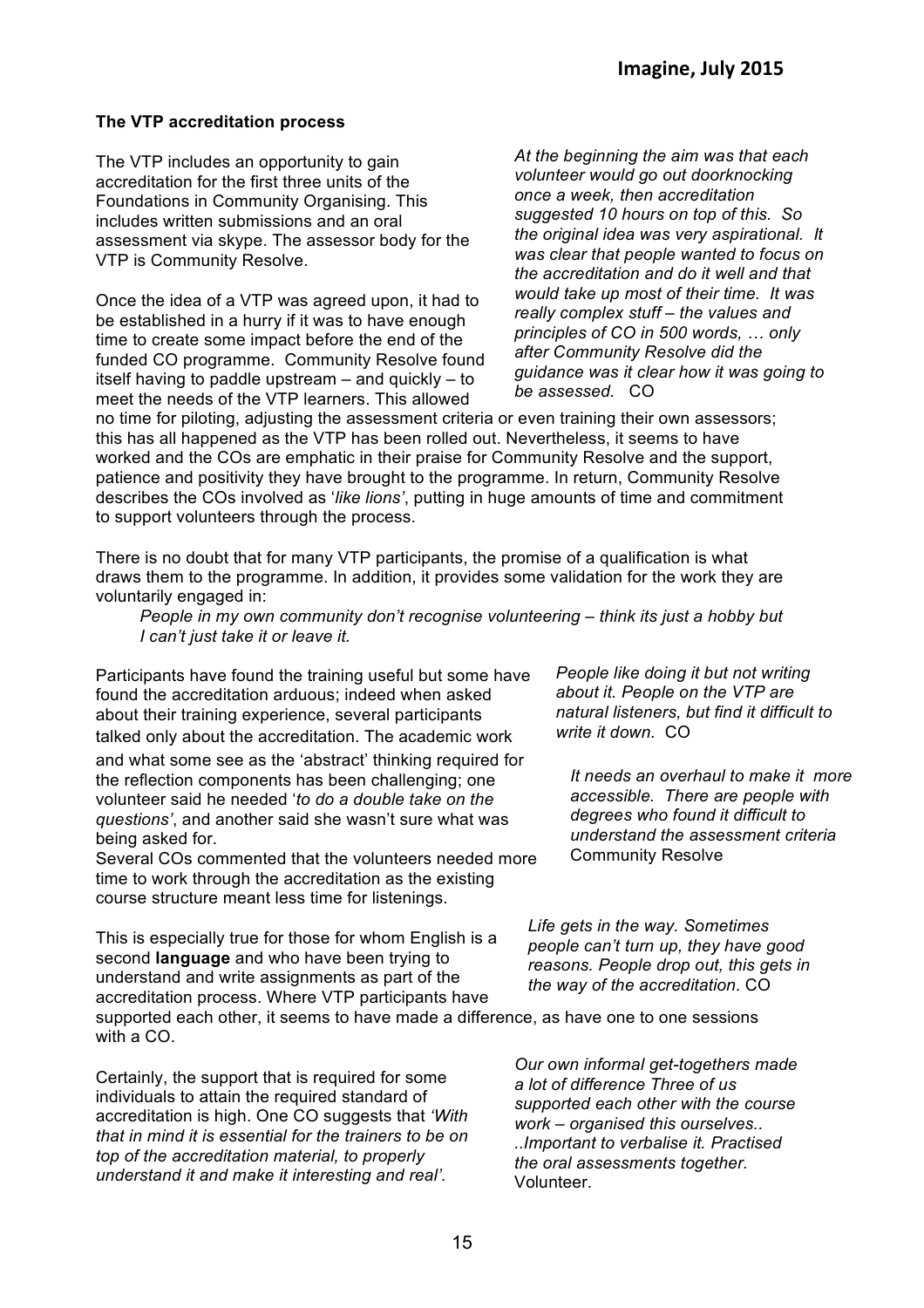There are also some practical things that COs can put in place to support the VTP participants e.g. several COs have offered a quiet working environment as volunteers may have difficulty finding the time and space in a busy household to work on assignments.

Several of the COs have said that given their time again, they would value some kind of assessment framework to help identify the most appropriate level of accreditation for each volunteer. Levels 2 and 3 are available and many have gone for the higher level, only to struggle later on. On the other hand one volunteer has noted that she likes the fact everyone is learning together at the same level.

Technology has also been a bugbear for some. The VTP relies on electronic communication as part of the accreditation process and yet the volunteers don't always have IT literacy never mind computers. Volunteers have therefore had to find access to computers where they can but this has caused more work for the COs:

t*hose using computers in the library and printing out their assignments - had to retype all of these to then save them online.* 

Another volunteer who uses an IPad has struggled with the formatting of the modules.

#### **Support for the COs**

Larna and Zoi, from Locality's CO training team, were contracted to support and coordinate the VTP – from development and delivery. They began by looking at what had happened in Sneinton, worked with the COs prior to training delivery ,e.g. around recruitment, and supported the COs over the initial two days (as did Ruth and Naomi from the programme management team). They followed up the COs as the VTPs progressed and have also run on line supervision sessions for the COs. These sessions seemed to have worked really well for some of the COs, and less well for others (participation fell off, perhaps because some COs couldn't make the date and time, were just too busy or didn't find them useful).

The COs have valued the support from Larna and Zoe, especially because they come from a background of training within the CO programme.

#### **Meeting expectations**

There was a lot of enthusiasm and energy at the start of the VTO, and despite this being a new venture, expectations were high. Some of these expectations haven't been met, though they may have been unrealistic to start with.

Many of these expectations relate to **numbers** – the number of people applying to take part, the number of people sticking with it and the number completing the accreditation process:

• Many of the COs thought they would have a lot more interest in the course than they did, and others have been disappointed at the numbers who have left part way through.

There was an aim to recruit between twenty and thirty volunteers to each VTP. In some places this has been relatively easy e.g. in Bristol and London, but in others it has proved more difficult e.g. Devizes. There may be many reasons for this difference – urban inner city areas may fare better than more rural areas, the local community history may have an impact, the advertising may have been clearer in some areas than in others. In some areas there has been more community organiser time available to provide ongoing support to the volunteers, with practical skills and activities as well as with the accreditation process and the written work that this involves. These variations may account for the numbers of people who have dropped out of the programme in some areas. One CO suggests that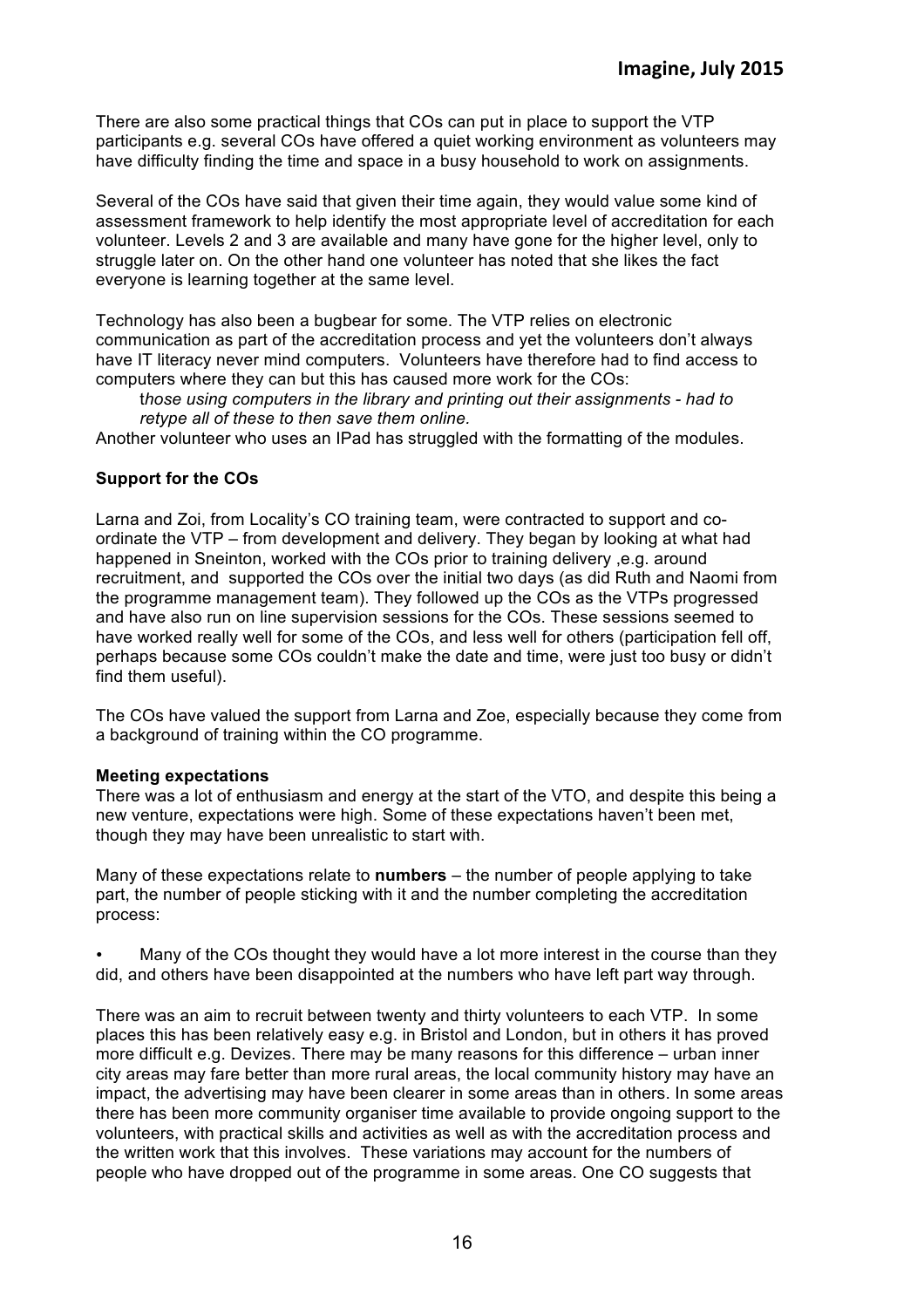people might drop out when faced with '*the reality of CO work being hard work and the commitment of six months being quite long'.* It may also be that volunteers need some formal recognition early on, irrespective of whether they are planning to go for the full award or not e.g. in Sharrow, participants receive a certificate of participation at every stage of their learning journey.

In all areas, there have been people who have dropped out of the VTP, in some cases 50-60%, and this has been distressing for some of the COs – they have been self-critical, wondering what they have done wrong. One CO talked about trying to balance the expectations around training and accreditation placed on COs from Locality with the reality of the volunteers and their lives. They have found the online supervision sessions useful in this respect, realising they are not alone and that there are plenty of reasons for volunteers not continuing.

*…25 come to an initial weekend. A quarter of them enjoyed it but decided it wasn't for them, about 12 did the 6 months and 10 did two thirds of the accreditation. Eight have finished the entire three units, which is a massive achievement, given that for all but one, English is their second language. Now they have 7 level 3 credits, which is pretty amazing.* CO

These include the complicated lives that some people lead, the realisation on the part of the volunteers that this is more than say, helping out in the community café. Perhaps in future, there could be an explicit understanding that some volunteers will leave, and that this is a normal part of running a training programme for volunteers.

• Some COs expected that people would achieve more listenings in the first few months than they did:

*This part has gone off to a slow start, getting people out door knocking has not been so easy. I envisaged the group to mix and go out together but this has not happened as much. I expected the group to bond quite well over their shared passion for community work and thus start working together more, but this has not happened as much as I would have hoped.* 

Other expectations relate to **programme resources:**

• All the VTP COs were given facilitation training through the Art of Hosting course. Several COs however have expressed disappointment that they weren't offered a training for trainers (e.g. a PTLLS teaching qualification) course to help them develop their training skills. Locality had suggested that this would be available but in the end it was decided that the resources for this would be better used if put into running more VTPs instead.

Many were surprised that there wasn't more infrastructure in place to support them resources, guides, more directive support. On the other hand, one CO says she has very much enjoyed putting together training packs and resources to support the learners, and another says that in hindsight, it was good to have to put this together as it helped her to understand the programme better.

The COs didn't anticipate the amount of time they have had to put into the VTP and many of those involved in the VTP describe the programme as chronically under-funded (some however didn't spend all the money they received). All the VTPs have illustrated how much time is needed on the part of COs to support volunteers in developing their community organising skills and in working through the accreditation process. This is especially the case where the VTP participants can't all come in for group sessions at the same time, or where one to one support is more appropriate. The COs have gone way beyond what has been paid for; meeting the volunteers almost everyday; being available at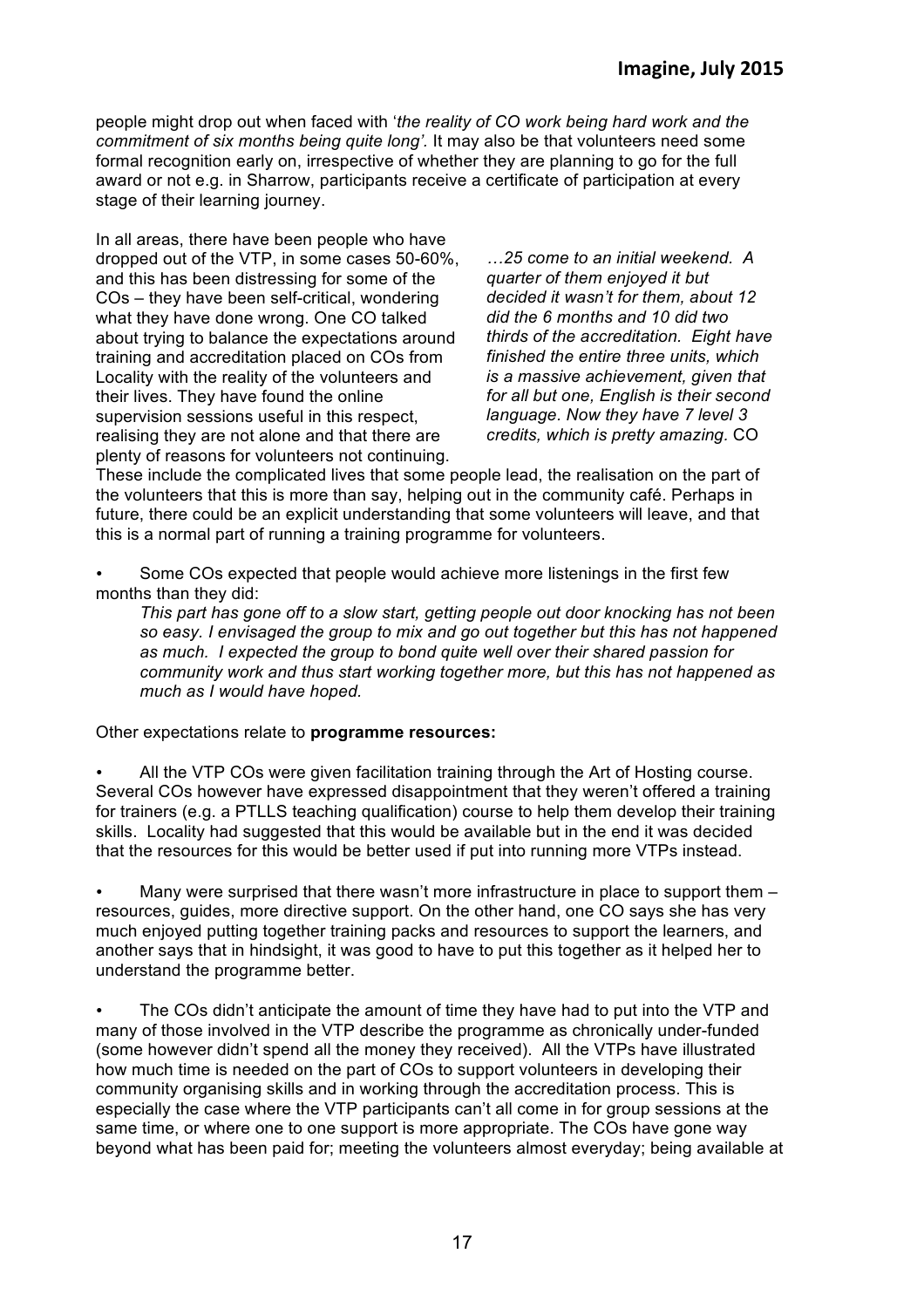all time of day and night; and '*doing the paperwork at midnight*'. Several COs are continuing way after the VTP funding has ended:

*If I had stopped* (when the money ran out) *none would have got through.* This has been particularly difficult for lone COs, and especially those who work part time.

#### **Suggested improvements for a future VTP**

#### **A clearer overall framework for the VTP**

Now that the VTP has run in a number of areas, there could be a library of materials, experiences and ideas about how to structure the programme. This could be shared with COs new to training volunteers to help mould their plans.

It has also been suggested that it would be good to spread out the timing of the different VTPs so learning can be built from each course.

#### **More face to face opportunities**

Some have suggested a face to face session with all the VTP trainers, an opportunity to watch a peer deliver a training session, and perhaps a regional or national meet-up of all the VTP participants.

#### **Greater flexibility**

This relates to how the training is delivered – both in terms of timing and structure, but also facilitation style. Different COs have different perspectives about what should run when, and how:

*Been running training sessions as well as the accreditation sessions, and in future would drop some of the training sessions that are not related to accreditation because it is too much, they are not timely and unnecessary*.

Some COs think there shouldn't be any listening targets for volunteers, others wonder about the structure of the course. Some feel that volunteers should just do door knocking and listening first, before they start the accreditation, whilst there is also a view that its important to deal with the theory first, before the practice. If everyone went their different ways however, it is likely that the essence of the VTP would be lost – some kind of overarching framework does need to be in place.

In fact, the training has been adapted to suit local circumstances. In one area, the format is described as much more discursive and 'wordy', and in Bristol, the session around power included joining a protest. But not all COs have the confidence to adapt the training programme or see the possibilities of flexibility – it needs to be much more explicit.

# **Greater preparation**

It has been suggested that COs need to do a lot more of the personnel / HR work upfront so as not to confuse the volunteers so much when they first start. This includes gaining an understanding of individual's learning and participation needs.

*The VTP needs to make sure that different levels of training are open to people of different abilities. Some are not confident with social media for example.* 

# **Recruitment**

It is important to be clear at the start about what the VTP is, and involves, so that people know what they are getting into/signing up for, A longer lead in time would enable more groundwork in target areas so as to publicise what the VTP may offer more effectively . Three months recruitment time is seen to be about right.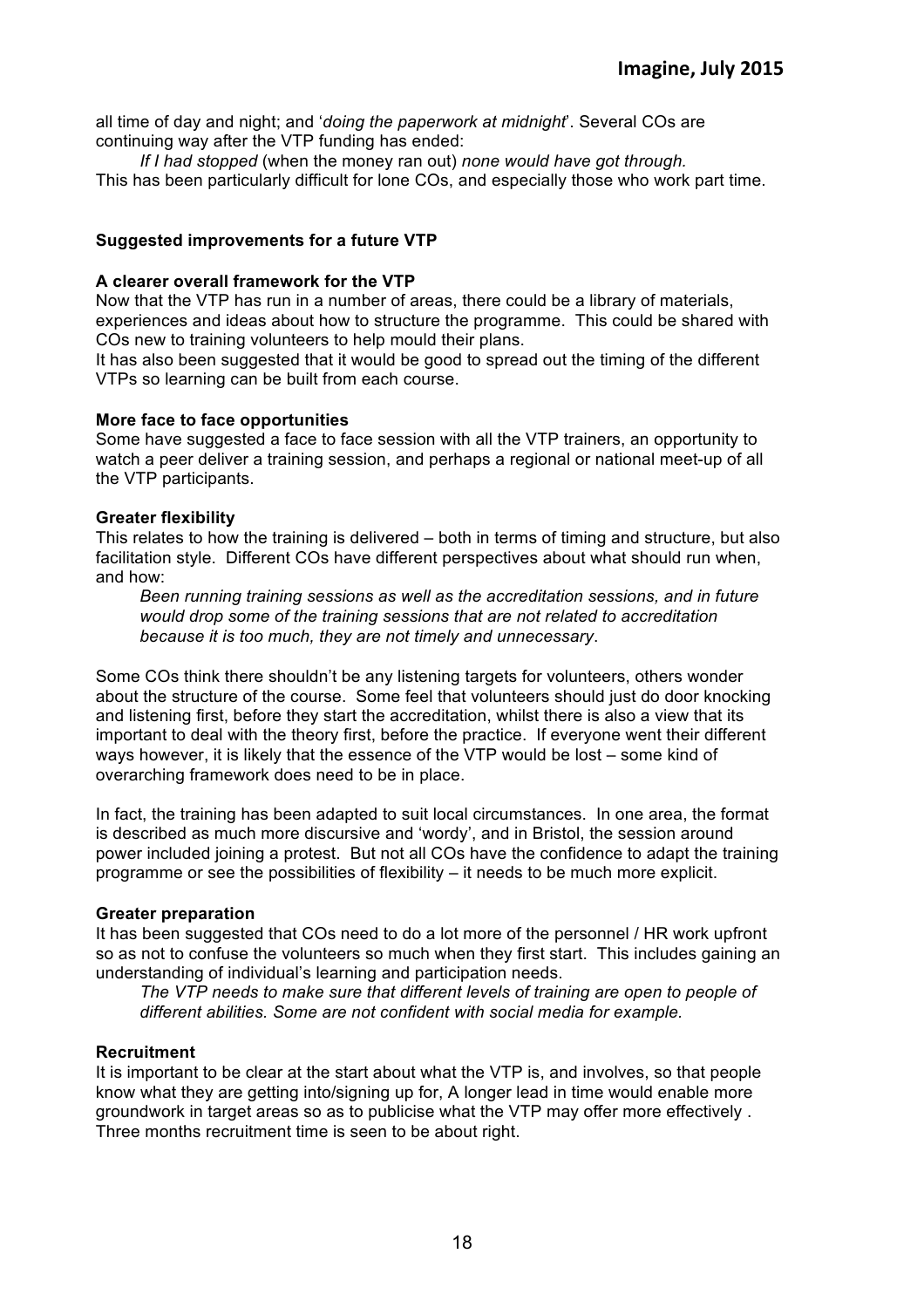One CO says that those that have stuck with it '*were already involved and knew a bit about community organising, they are active in other things, into this kind of work, see this as an opportunity and are really good COs'*. Are the volunteers most likely to stick with it those that are passionate about their neighbourhood, and if so, does this have implications for how people are recruited to the VTP?

### **Review the length of the VTP**

There are two different suggestions here – many feel that 6 months is nowhere near long enough whilst others feel a less formal workshop or modular programme might work better, where participants sign up to membership of an on-going network of trainees and take up training sessions as and when they are able to or interested in doing so.

Whatever follows on the future, there is a need to be clearer about how much time it takes e.g. it will take this amount of time and this amount of effort.

#### **Reward participation**

Certificates of participation e.g. for the initial two days, acknowledge the learning process and help learners feel they are doing something worthwhile, even if they don't want to go for the accreditation

#### **User friendly language**

Community Resolve, the COs and volunteers have all commented on the vagueness of some of the accreditation questions and the lack of clarity about what is being asked for. In addition, some of the learners left the programme because of language barriers which could be overcome in part by straightforward plain English.

#### **Training the trainers**

Most COs value the Art of Hosting training in facilitation skills that they have received but not all. There are some who don't want to follow it as a rigid model, and see some of the exercise as '*patronising* and *hippyish'*. Some have expressed the view that they would have liked a foundation teacher training type course such as the PTLLS qualification, and are disappointed that this wasn't available through the programme, but again, not all. Resources for CO professional development beyond the initial 51 weeks have been scarce and whilst no one type of training for trainers will suit everyone, the experiences of the first VTP COs could inform the most appropriate 'pick and mix' training and support mechanisms in any future roll out.

One CO says that she is teaching people an accredited course but isn't qualified as a trainer; '*There must be training techniques I don't know about'.* She uses the Assessor Guide but is doing this on her own and would value a pairing with another  $VTPCO - she$ does ring people but feels a burden and would like this legitimised. Training around team building and dealing with conflict has also been suggested (note that this is also a request from a number of COs, not just those working with the VTP):

*Feel I am just responding but not always sure what to do.* 

# **Co-training**

The VTP involves a continual support as well training for organisers. Co-training (as in two trainers working alongside each other) is seen as good practice in most training circles, COs who are working in a pair (or as a threesome in Devizes) find it much easier than those working alone. Some of the lone COs have also been working part-time. One recommendation from a CO is the need for two trainers and one administrator for every VTP.

In future, if COs are in the position of delivering alone, then perhaps more support could be built in – either from the training co-ordinators and / or from the assessor body.